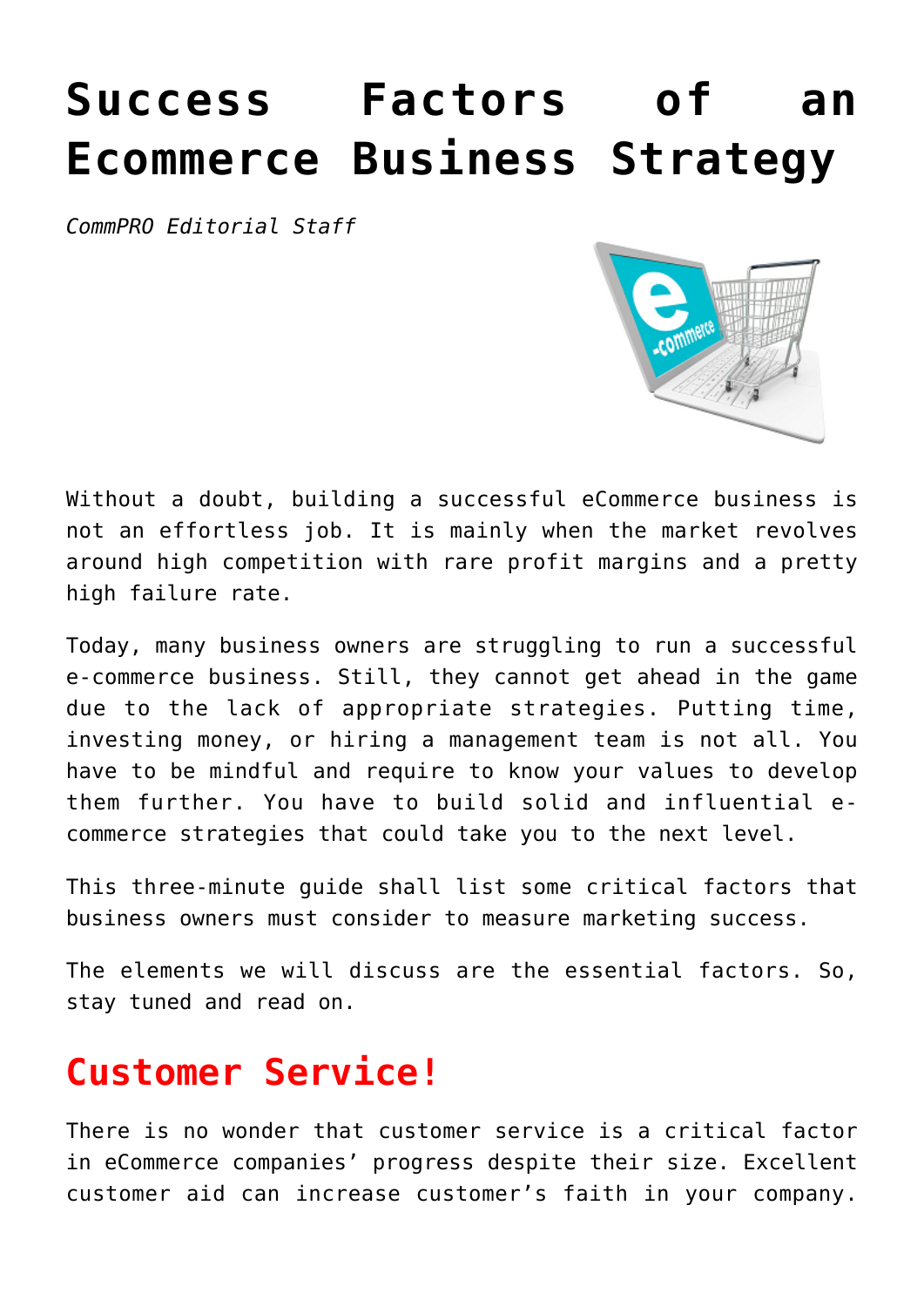What your clients say to others could easily make or break your business. When you give the most reliable customer service, they will tell you good things about you. Nothing is extra powerful than the term of mouth credit.

Customer Service can attract your concentration to concerns and problems that you did not know. Managing these matters will make clients feel satisfied doing business with you or purchasing from you. From content to product, everything you provide must be according to your customer's interests and demands.

#### **Multichannel Marketing!**

Don't you think that if we dream big, we can do extensive things? Adding limitations in your work or job is not an appropriate thought! If you are a businessman, you have to think beyond the limits to take your business to a high level! If you are dependent on one-way marketing, an unfavorable change in this way can change your whole company. Possibilities are lying throughout on the Internet. Therefore, it is a great idea to expand your marketing attempts into various channels.

An outstanding business strategy must focus on several marketing channels. You can utilize Email Marketing, Social Media, Affiliate Marketing, Referral Marketing, and offline operations to widen your reach. Suppose you do not have the broadest potential distribution of your goods. In that case, you will lose chances, and another online company will gain those opportunities. So, be mindful, and keep focused!

#### **Conversion Rate!**

Here comes the root of your business strategy! Conversion rate refers to the percentage of the visitor(s) to an e-commerce website that ultimately builds a transaction. So, it's then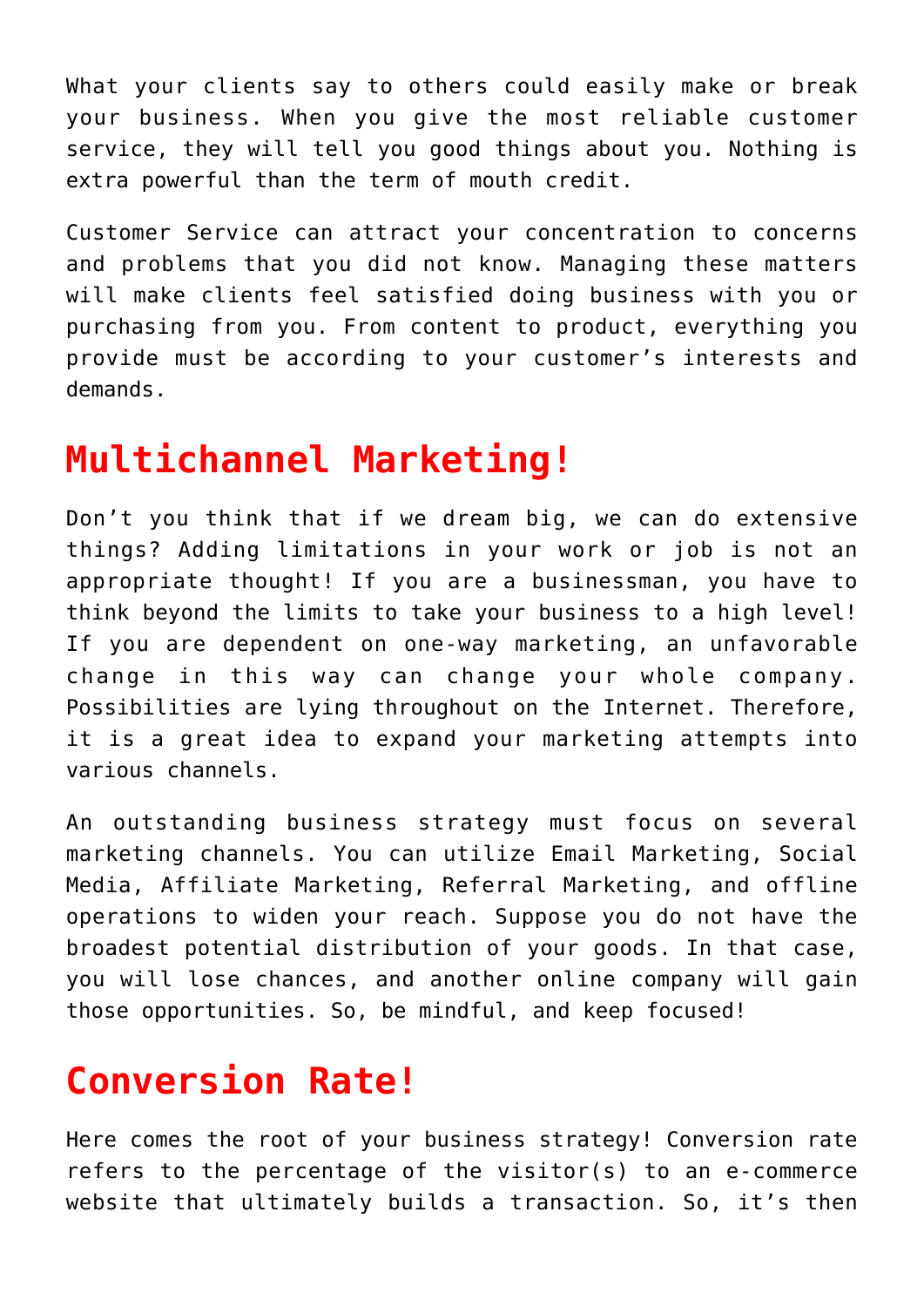possible that it is essential to determine an online store's profit. On medium, 2% to 3% of clients will end up placing an order. It precisely indicates the bulk of potential clients are browsing your site without making a purchase.

Here are a few causes why your conversion rate is low:

- 1. First, it's a bit difficult for consumers to locate the product they require.
- 2. Second, there can be a lack of knowledge about the product.
- 3. Third, shipping charges are relatively high.
- 4. Lastly, your site needs too much private information to enable the purchase.

### **High-Quality & Informative Content**

As discussed earlier, many customers lack knowledge about the products they need. They usually look for the content – present on your site's blog or product description area – to understand a particular product's benefits, usage, and more. So, try to deliver informative and unique content to satisfy their needs. Also, make sure that your text must be 100% original (plagiarism-free). You also have to meet Google and its policies with your content.

So, try to [check plagiarism](https://searchenginereports.net/plagiarism-checker) with a reliable plagiarism detector like SearchEngineReports.net to obtain accurate results in seconds. There are many plagiarism checker tools but SearchEngineReports is an accurate Plagiarism checker that provides you with a complete duplication report. This free plagiarism checker will help you to know about plagiarized parts present in your content.